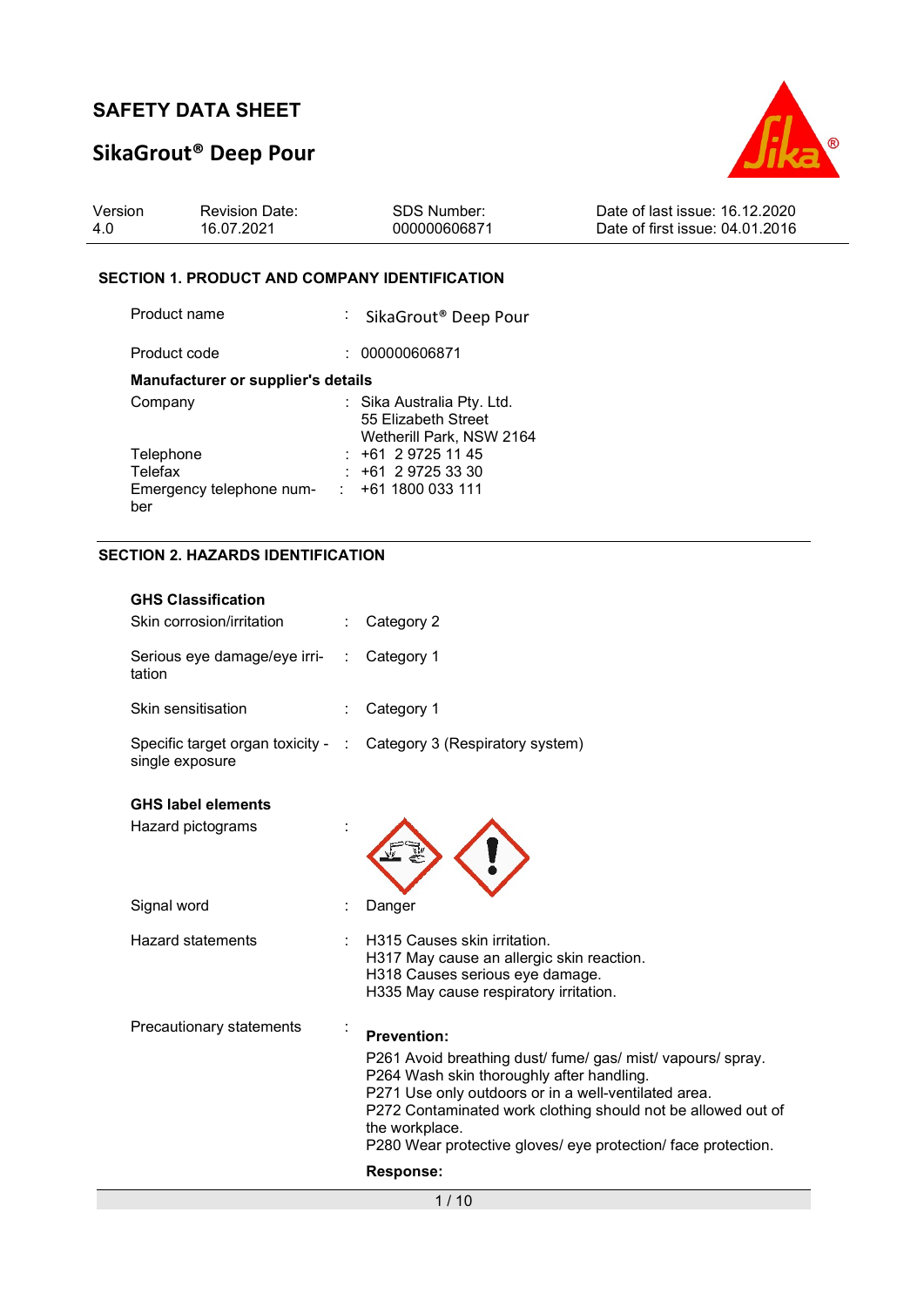# SikaGrout® Deep Pour



| Version<br><b>Revision Date:</b><br>16.07.2021<br>4.0 | <b>SDS Number:</b><br>000000606871                                                                                                                                                                                                                                                                                                                                                                                                                                                                                                                                                                                                       | Date of last issue: 16.12.2020<br>Date of first issue: 04.01.2016 |
|-------------------------------------------------------|------------------------------------------------------------------------------------------------------------------------------------------------------------------------------------------------------------------------------------------------------------------------------------------------------------------------------------------------------------------------------------------------------------------------------------------------------------------------------------------------------------------------------------------------------------------------------------------------------------------------------------------|-------------------------------------------------------------------|
|                                                       | P302 + P352 IF ON SKIN: Wash with plenty of soap and water.<br>P304 + P340 + P312 IF INHALED: Remove victim to fresh air<br>and keep at rest in a position comfortable for breathing. Call a<br>POISON CENTER or doctor/ physician if you feel unwell.<br>P305 + P351 + P338 + P310 IF IN EYES: Rinse cautiously with<br>water for several minutes. Remove contact lenses, if present<br>and easy to do. Continue rinsing. Immediately call a POISON<br>CENTER or doctor/ physician.<br>P333 + P313 If skin irritation or rash occurs: Get medical ad-<br>vice/ attention.<br>P362 Take off contaminated clothing and wash before reuse. |                                                                   |
|                                                       | Storage:<br>P403 + P233 Store in a well-ventilated place. Keep container<br>tightly closed.                                                                                                                                                                                                                                                                                                                                                                                                                                                                                                                                              |                                                                   |
|                                                       | Disposal:<br>P501 Dispose of contents/ container to an approved waste<br>disposal plant.                                                                                                                                                                                                                                                                                                                                                                                                                                                                                                                                                 |                                                                   |

### Other hazards which do not result in classification

None known.

### SECTION 3. COMPOSITION/INFORMATION ON INGREDIENTS

Substance / Mixture : Mixture :

#### **Components**

| Chemical name                                             | CAS-No.    | Concentration (% w/w) |
|-----------------------------------------------------------|------------|-----------------------|
| Quartz (SiO2)                                             | 14808-60-7 | $>= 30 - 60$          |
| Cement, portland, chemicals                               | 65997-15-1 | $>= 3 - 10$           |
| Cement (chromium reduced)                                 | 65997-15-1 | $>= 3 - 10$           |
| Limestone                                                 | 1317-65-3  | < 10                  |
| calcium sulfate                                           | 7778-18-9  | ~10                   |
| hexacalcium hexaoxotris[sulphato(2-<br>)]dialuminate(12-) | 12004-14-7 | $>= 1 - 3$            |

### SECTION 4. FIRST AID MEASURES

| General advice          | Move out of dangerous area.<br>Consult a physician.<br>Show this safety data sheet to the doctor in attendance.                                         |
|-------------------------|---------------------------------------------------------------------------------------------------------------------------------------------------------|
| If inhaled              | Move to fresh air.<br>Consult a physician after significant exposure.                                                                                   |
| In case of skin contact | $\therefore$ Take off contaminated clothing and shoes immediately.<br>Wash off with soap and plenty of water.<br>If symptoms persist, call a physician. |
| In case of eye contact  | Small amounts splashed into eyes can cause irreversible tis-                                                                                            |
|                         | 2 / 10                                                                                                                                                  |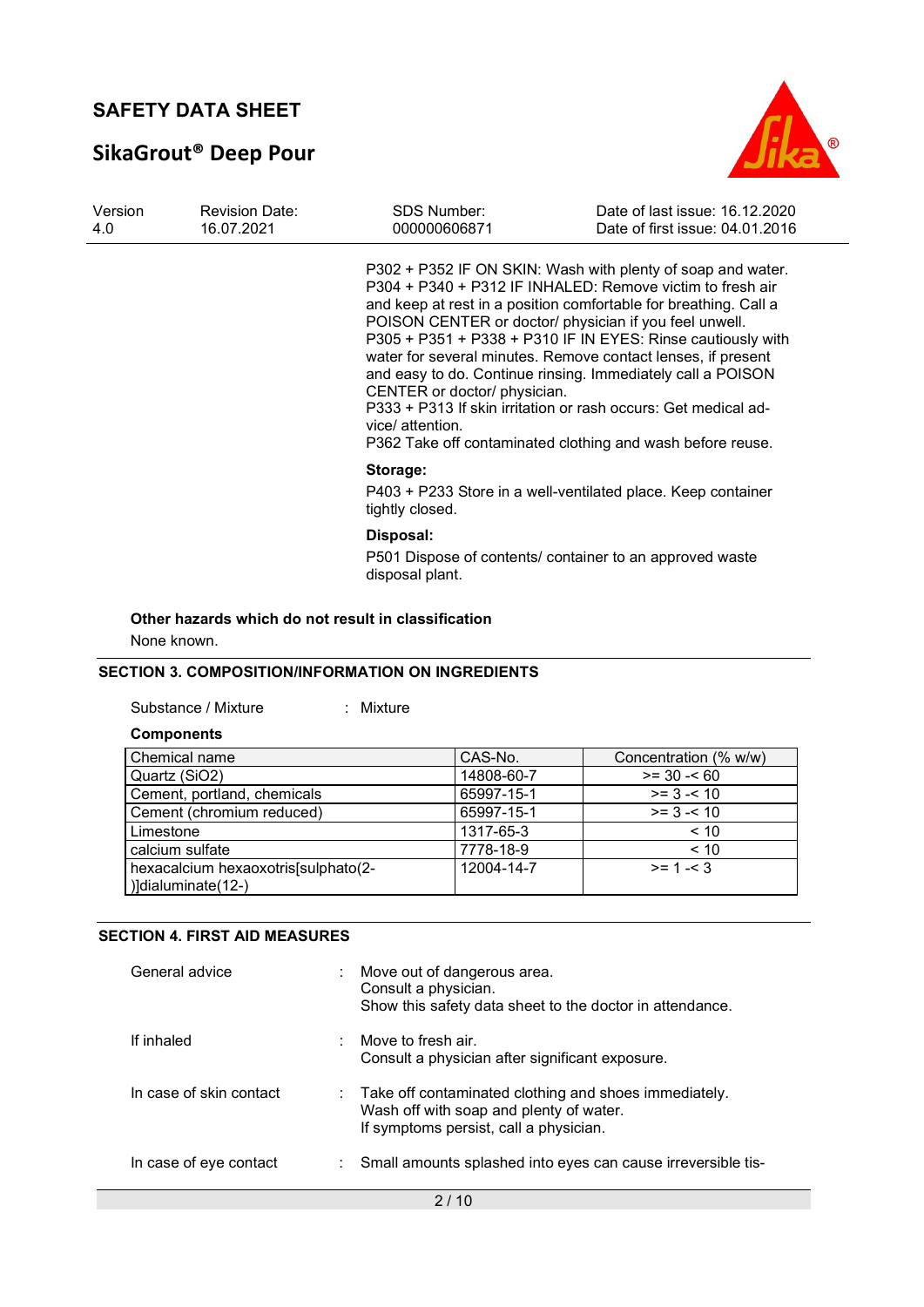# SikaGrout® Deep Pour



| Version<br>4.0 | <b>Revision Date:</b><br>16.07.2021                               | <b>SDS Number:</b><br>000000606871                                                                                                                                                                                                                                                                                             | Date of last issue: 16.12.2020<br>Date of first issue: 04.01.2016 |
|----------------|-------------------------------------------------------------------|--------------------------------------------------------------------------------------------------------------------------------------------------------------------------------------------------------------------------------------------------------------------------------------------------------------------------------|-------------------------------------------------------------------|
|                |                                                                   | sue damage and blindness.<br>In the case of contact with eyes, rinse immediately with plenty<br>of water and seek medical advice.<br>Continue rinsing eyes during transport to hospital.<br>Remove contact lenses.<br>Keep eye wide open while rinsing.                                                                        |                                                                   |
|                | If swallowed                                                      | Clean mouth with water and drink afterwards plenty of water.<br>Do not give milk or alcoholic beverages.<br>Never give anything by mouth to an unconscious person.<br>Obtain medical attention.                                                                                                                                |                                                                   |
|                | Most important symptoms<br>and effects, both acute and<br>delayed | irritant effects<br>sensitising effects<br>Allergic reactions<br>Excessive lachrymation<br>Dermatitis<br>See Section 11 for more detailed information on health effects<br>and symptoms.<br>Causes skin irritation.<br>May cause an allergic skin reaction.<br>Causes serious eye damage.<br>May cause respiratory irritation. |                                                                   |
|                | Notes to physician                                                | Treat symptomatically.                                                                                                                                                                                                                                                                                                         |                                                                   |

### SECTION 5. FIREFIGHTING MEASURES

|                  | Suitable extinguishing media : Use extinguishing measures that are appropriate to local cir-<br>cumstances and the surrounding environment. |
|------------------|---------------------------------------------------------------------------------------------------------------------------------------------|
| ucts             | Hazardous combustion prod- : No hazardous combustion products are known                                                                     |
| ods              | Specific extinguishing meth- : Standard procedure for chemical fires.                                                                       |
| for firefighters | Special protective equipment : In the event of fire, wear self-contained breathing apparatus.                                               |

### SECTION 6. ACCIDENTAL RELEASE MEASURES

| Personal precautions, protec-:<br>tive equipment and emer-<br>gency procedures | Use personal protective equipment.<br>Avoid breathing dust.<br>Deny access to unprotected persons.         |
|--------------------------------------------------------------------------------|------------------------------------------------------------------------------------------------------------|
| Environmental precautions                                                      | : Do not flush into surface water or sanitary sewer system.                                                |
| Methods and materials for<br>containment and cleaning up                       | : Pick up and arrange disposal without creating dust.<br>Keep in suitable, closed containers for disposal. |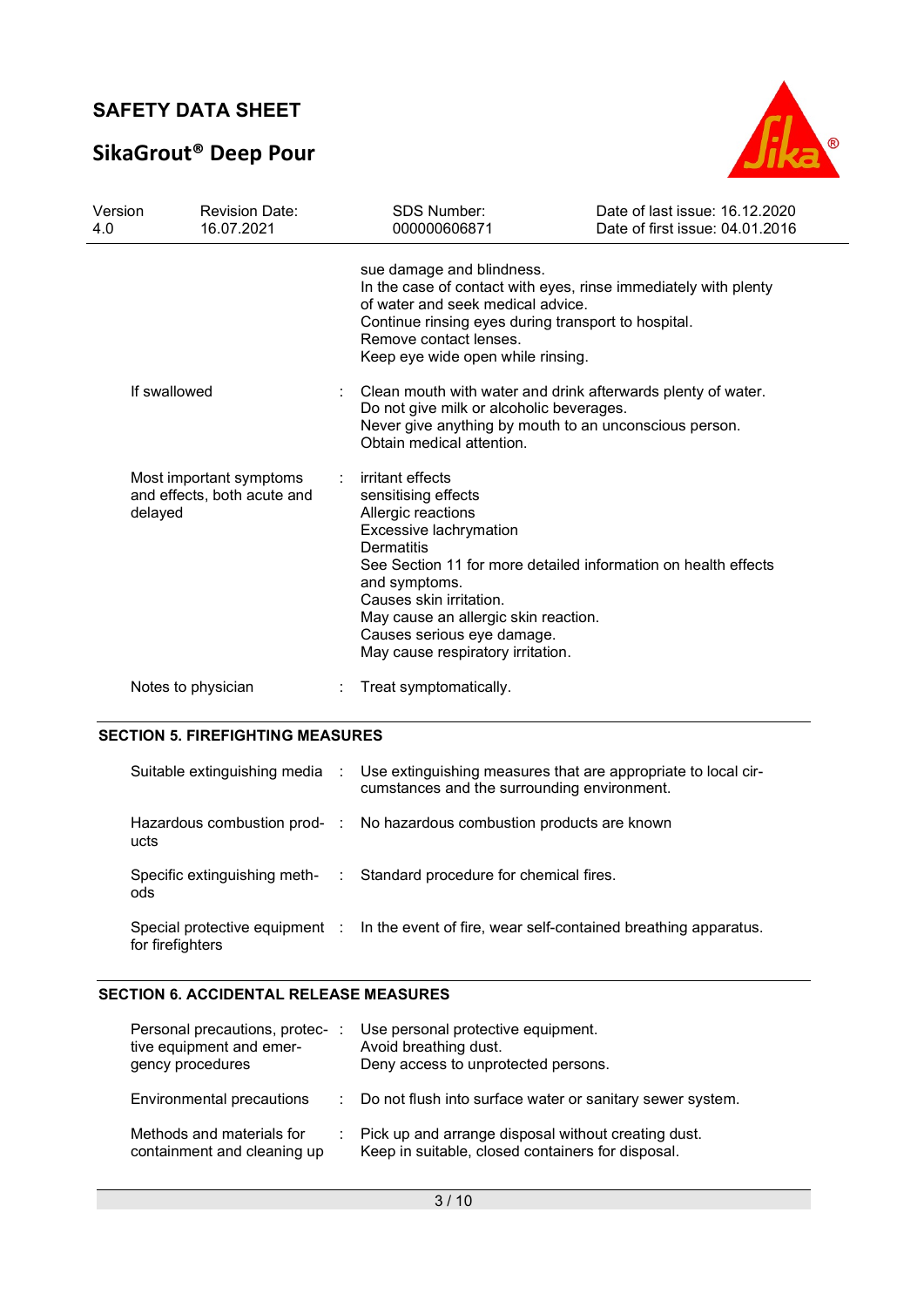# SikaGrout® Deep Pour



| 16.07.2021<br>-4.0 | 000000606871 | Date of first issue: 04.01.2016 |
|--------------------|--------------|---------------------------------|

### SECTION 7. HANDLING AND STORAGE

| Advice on protection against : Avoid dust formation.<br>fire and explosion | Provide appropriate exhaust ventilation at places where dust<br>is formed.                                                                                                                                                                                                                                                                                                                                                                                                                                                                                                   |
|----------------------------------------------------------------------------|------------------------------------------------------------------------------------------------------------------------------------------------------------------------------------------------------------------------------------------------------------------------------------------------------------------------------------------------------------------------------------------------------------------------------------------------------------------------------------------------------------------------------------------------------------------------------|
| Advice on safe handling                                                    | Do not breathe vapours/dust.<br>Avoid exceeding the given occupational exposure limits (see<br>section 8).<br>Do not get in eyes, on skin, or on clothing.<br>For personal protection see section 8.<br>Persons with a history of skin sensitisation problems or asth-<br>ma, allergies, chronic or recurrent respiratory disease should<br>not be employed in any process in which this mixture is being<br>used.<br>Smoking, eating and drinking should be prohibited in the ap-<br>plication area.<br>Follow standard hygiene measures when handling chemical<br>products |
| Hygiene measures                                                           | Handle in accordance with good industrial hygiene and safety<br>practice.<br>When using do not eat or drink.<br>When using do not smoke.<br>Wash hands before breaks and at the end of workday.                                                                                                                                                                                                                                                                                                                                                                              |
| Conditions for safe storage                                                | Keep container tightly closed in a dry and well-ventilated<br>place.<br>Store in accordance with local regulations.                                                                                                                                                                                                                                                                                                                                                                                                                                                          |
| Further information on stor-<br>age stability                              | Keep in a dry place.<br>No decomposition if stored and applied as directed.                                                                                                                                                                                                                                                                                                                                                                                                                                                                                                  |

## SECTION 8. EXPOSURE CONTROLS/PERSONAL PROTECTION

| Components                  | CAS-No.                                                                                                     | Value type<br>(Form of<br>exposure) | Control parame-<br>ters / Permissible<br>concentration | <b>Basis</b> |
|-----------------------------|-------------------------------------------------------------------------------------------------------------|-------------------------------------|--------------------------------------------------------|--------------|
| Quartz (SiO2)               | 14808-60-7                                                                                                  | TWA (Res-<br>pirable dust)          | $0.05 \,\mathrm{mg/m3}$                                | AU OEL       |
|                             | Further information: Category 1A (Carc. 1A) Known to have car-<br>cinogenic potential for humans            |                                     |                                                        |              |
| Cement, portland, chemicals | 65997-15-1                                                                                                  | <b>TWA</b>                          | $10 \text{ mg/m}$                                      | AU OEL       |
| Cement (chromium reduced)   | 65997-15-1                                                                                                  | <b>TWA</b>                          | 10 mg/m $3$                                            | AU OEL       |
| Limestone                   | 1317-65-3                                                                                                   | <b>TWA</b>                          | 10 mg/m $3$<br>(Calcium car-<br>bonate)                | AU OEL       |
|                             | Further information: This value is for inhalable dust containing no<br>asbestos and < 1% crystalline silica |                                     |                                                        |              |
| calcium sulfate             | 7778-18-9                                                                                                   | <b>TWA</b>                          | $10 \text{ mg/m}$                                      | AU OEL       |

### Components with workplace control parameters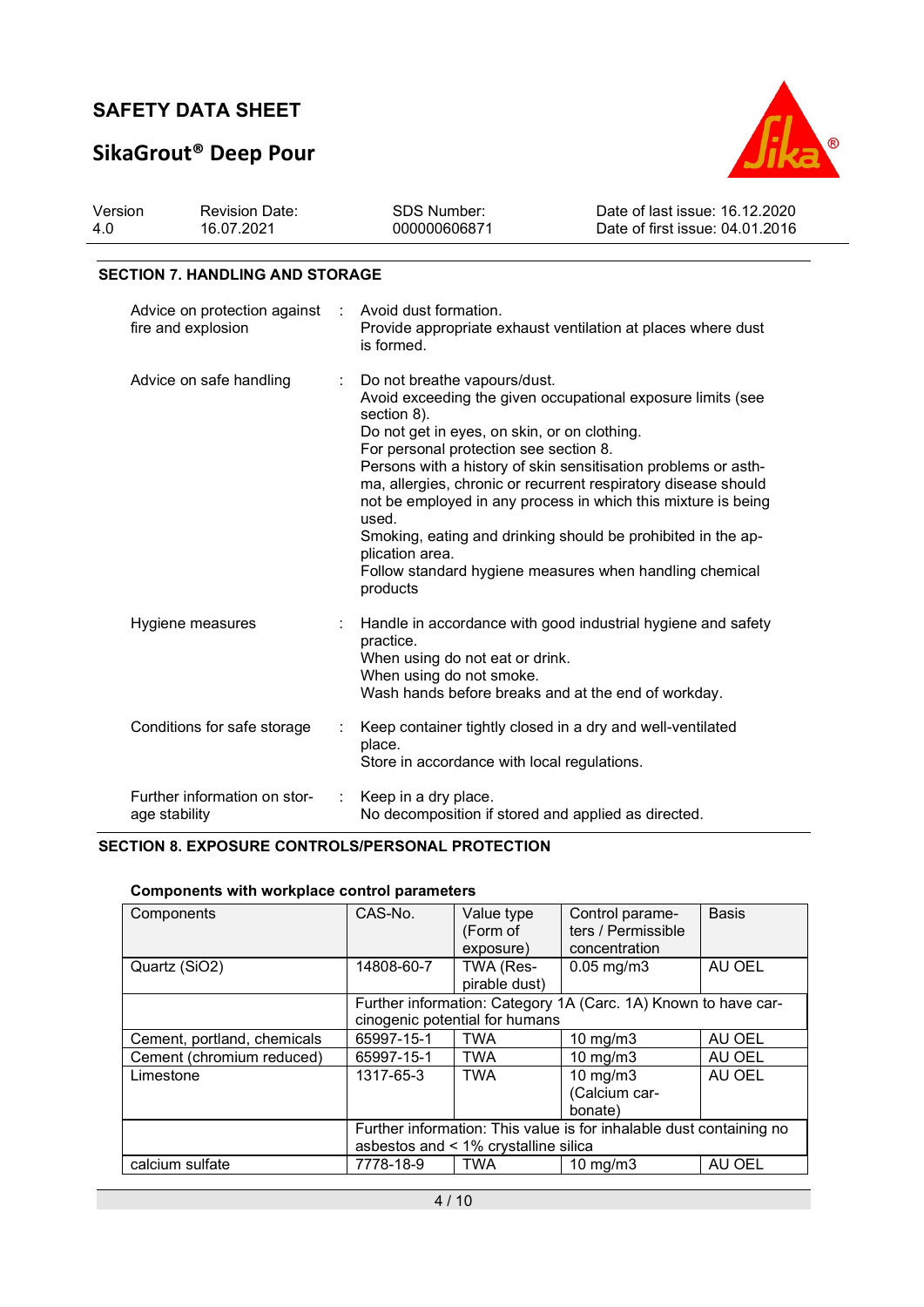# SikaGrout® Deep Pour



| Version<br>4.0 | <b>Revision Date:</b><br>16.07.2021 |  | <b>SDS Number:</b><br>000000606871                                                                                                                                                                                  | Date of last issue: 16.12.2020<br>Date of first issue: 04.01.2016                                                            |
|----------------|-------------------------------------|--|---------------------------------------------------------------------------------------------------------------------------------------------------------------------------------------------------------------------|------------------------------------------------------------------------------------------------------------------------------|
|                |                                     |  | asbestos and $\leq 1\%$ crystalline silica                                                                                                                                                                          | Further information: This value is for inhalable dust containing no                                                          |
|                | Appropriate engineering<br>controls |  | Avoid dust formation.<br>is formed.                                                                                                                                                                                 | Provide appropriate exhaust ventilation at places where dust                                                                 |
|                | Personal protective equipment       |  |                                                                                                                                                                                                                     |                                                                                                                              |
|                | Respiratory protection              |  | exposure levels, the hazards of the product and the safe<br>working limits of the selected respirator.<br>particulate filter P                                                                                      | In case of inadequate ventilation wear respiratory protection.<br>Respirator selection must be based on known or anticipated |
|                | Hand protection                     |  | Chemical-resistant, impervious gloves complying with an<br>chemical products if a risk assessment indicates this is nec-<br>essary.<br><b>Follow AS/NZS 1337.1</b><br>Recommended: Butyl rubber, PVC, cotton gloves | approved standard should be worn at all times when handling                                                                  |
|                | Eye protection                      |  | Safety goggles<br>Wear suitable face shield.                                                                                                                                                                        |                                                                                                                              |
|                | Skin and body protection            |  | Protective clothing (e.g. safety shoes, long-sleeved working<br>clothing, long trousers)<br>Follow AS 2210:3                                                                                                        |                                                                                                                              |

## SECTION 9. PHYSICAL AND CHEMICAL PROPERTIES

| Appearance                                                              |    | powder              |
|-------------------------------------------------------------------------|----|---------------------|
| Colour                                                                  |    | grey                |
| Odour                                                                   | ٠. | odourless           |
| Odour Threshold                                                         | ۰. | No data available   |
| рH                                                                      |    | Not applicable      |
| Melting point/range / Freezing : No data available<br>point             |    |                     |
| Boiling point/boiling range                                             |    | : No data available |
| Flash point                                                             |    | Not applicable      |
| Evaporation rate                                                        | t. | No data available   |
| Flammability (solid, gas)                                               |    | : No data available |
| Upper explosion limit / Upper : No data available<br>flammability limit |    |                     |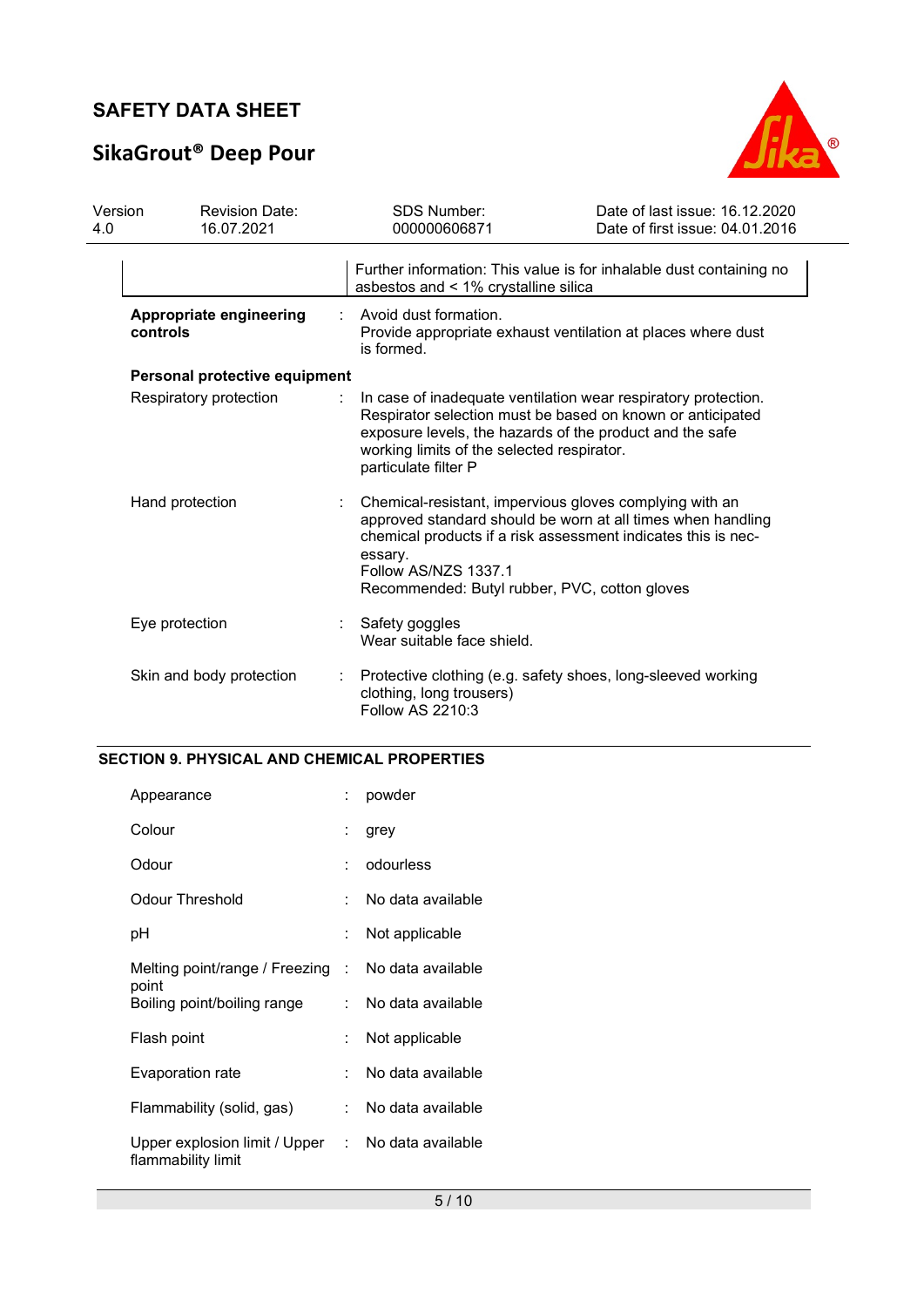# SikaGrout® Deep Pour



| Version<br>4.0 |                             | <b>Revision Date:</b><br>16.07.2021 |   | <b>SDS Number:</b><br>000000606871                | Date of last issue: 16.12.2020<br>Date of first issue: 04.01.2016 |
|----------------|-----------------------------|-------------------------------------|---|---------------------------------------------------|-------------------------------------------------------------------|
|                | flammability limit          | Lower explosion limit / Lower :     |   | No data available                                 |                                                                   |
|                | Vapour pressure             |                                     |   | No data available                                 |                                                                   |
|                |                             | Relative vapour density             |   | No data available                                 |                                                                   |
|                | Density                     |                                     |   | ca. 1.8 g/cm3 (20 $^{\circ}$ C (68 $^{\circ}$ F)) |                                                                   |
|                | Solubility(ies)             | Water solubility                    |   | insoluble                                         |                                                                   |
|                |                             | Solubility in other solvents        | ÷ | No data available                                 |                                                                   |
|                |                             | Partition coefficient: n-           |   | No data available                                 |                                                                   |
|                | octanol/water               | Auto-ignition temperature           | ÷ | No data available                                 |                                                                   |
|                |                             | Decomposition temperature           |   | No data available                                 |                                                                   |
|                | Viscosity                   | Viscosity, dynamic                  |   | No data available                                 |                                                                   |
|                |                             | Viscosity, kinematic                |   | Not applicable                                    |                                                                   |
|                | <b>Explosive properties</b> |                                     |   | No data available                                 |                                                                   |
|                | Oxidizing properties        |                                     |   | No data available                                 |                                                                   |

## SECTION 10. STABILITY AND REACTIVITY

| Reactivity             | ÷ | No dangerous reaction known under conditions of normal use.            |
|------------------------|---|------------------------------------------------------------------------|
| Chemical stability     |   | : The product is chemically stable.                                    |
| tions                  |   | Possibility of hazardous reac- : No hazards to be specially mentioned. |
| Conditions to avoid    | ÷ | No data available                                                      |
| Incompatible materials |   | see section 7.                                                         |

### SECTION 11. TOXICOLOGICAL INFORMATION

| <b>Acute toxicity</b><br>Not classified based on available information. |                                    |
|-------------------------------------------------------------------------|------------------------------------|
| <b>Components:</b>                                                      |                                    |
| calcium sulfate:<br>Acute oral toxicity                                 | : LD50 Oral (Rat): $> 5,000$ mg/kg |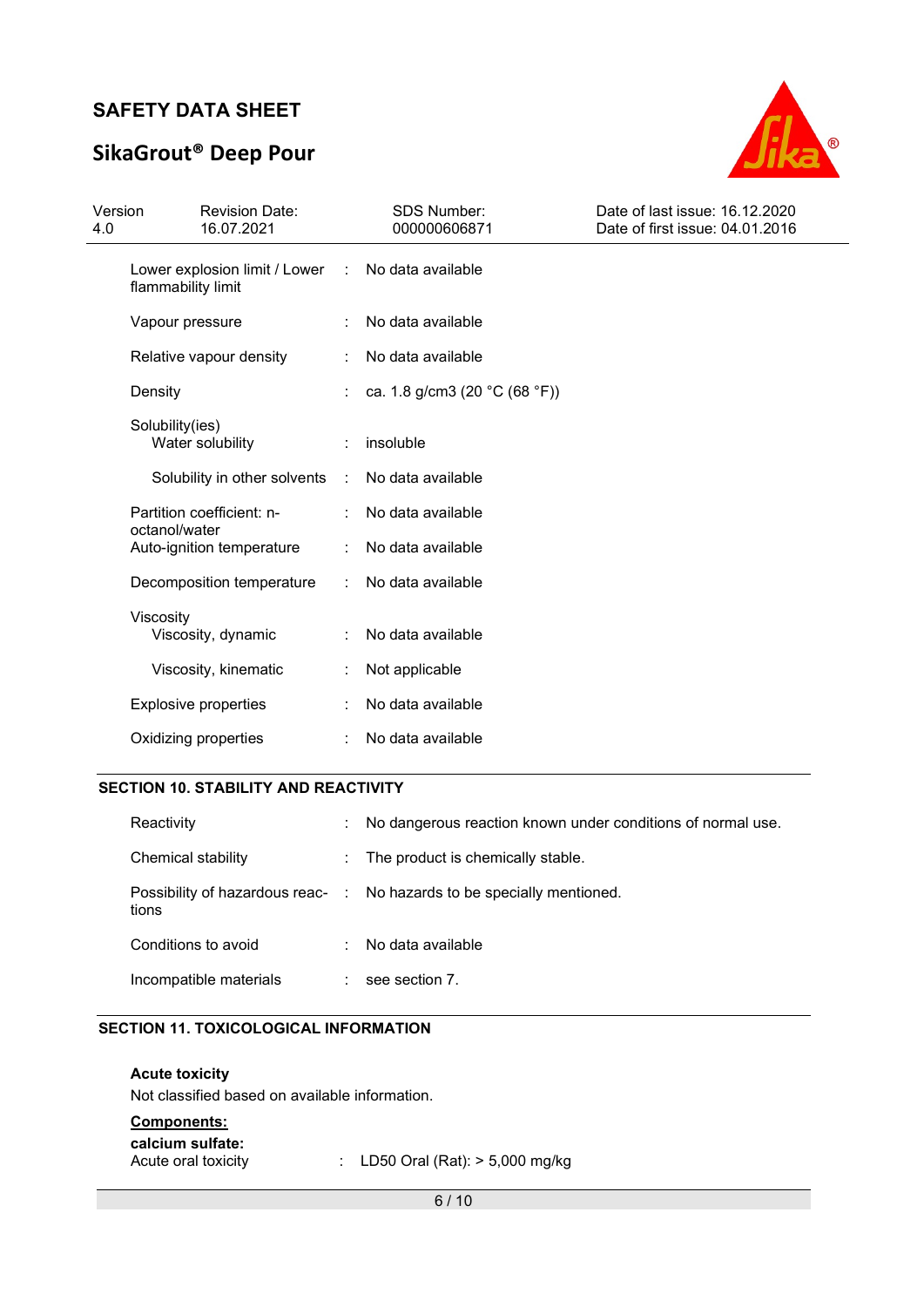# SikaGrout® Deep Pour



| Version<br>4.0 | <b>Revision Date:</b><br>16.07.2021                                                                   | <b>SDS Number:</b><br>000000606871                                           | Date of last issue: 16.12.2020<br>Date of first issue: 04.01.2016 |  |  |  |  |  |
|----------------|-------------------------------------------------------------------------------------------------------|------------------------------------------------------------------------------|-------------------------------------------------------------------|--|--|--|--|--|
|                | <b>Skin corrosion/irritation</b><br>Causes skin irritation.                                           |                                                                              |                                                                   |  |  |  |  |  |
|                | Serious eye damage/eye irritation<br>Causes serious eye damage.                                       |                                                                              |                                                                   |  |  |  |  |  |
|                | <b>Respiratory or skin sensitisation</b>                                                              |                                                                              |                                                                   |  |  |  |  |  |
|                | <b>Skin sensitisation</b><br>May cause an allergic skin reaction.<br><b>Respiratory sensitisation</b> |                                                                              |                                                                   |  |  |  |  |  |
|                | Not classified based on available information.                                                        |                                                                              |                                                                   |  |  |  |  |  |
|                | <b>Chronic toxicity</b>                                                                               |                                                                              |                                                                   |  |  |  |  |  |
|                | <b>Germ cell mutagenicity</b><br>Not classified based on available information.                       |                                                                              |                                                                   |  |  |  |  |  |
|                | Carcinogenicity<br>Not classified based on available information.                                     |                                                                              |                                                                   |  |  |  |  |  |
|                | <b>Reproductive toxicity</b><br>Not classified based on available information.                        |                                                                              |                                                                   |  |  |  |  |  |
|                | <b>STOT - single exposure</b><br>May cause respiratory irritation.                                    |                                                                              |                                                                   |  |  |  |  |  |
|                | <b>STOT - repeated exposure</b><br>Not classified based on available information.                     |                                                                              |                                                                   |  |  |  |  |  |
|                | <b>Aspiration toxicity</b><br>Not classified based on available information.                          |                                                                              |                                                                   |  |  |  |  |  |
|                | <b>SECTION 12. ECOLOGICAL INFORMATION</b>                                                             |                                                                              |                                                                   |  |  |  |  |  |
|                | <b>Ecotoxicity</b><br>No data available                                                               |                                                                              |                                                                   |  |  |  |  |  |
|                | Persistence and degradability<br>No data available                                                    |                                                                              |                                                                   |  |  |  |  |  |
|                | <b>Bioaccumulative potential</b><br>No data available                                                 |                                                                              |                                                                   |  |  |  |  |  |
|                | <b>Mobility in soil</b><br>No data available                                                          |                                                                              |                                                                   |  |  |  |  |  |
|                | Other adverse effects                                                                                 |                                                                              |                                                                   |  |  |  |  |  |
|                | Product:<br>Additional ecological infor-<br>mation                                                    | There is no data available for this product.<br>$\mathcal{L}_{\mathrm{max}}$ |                                                                   |  |  |  |  |  |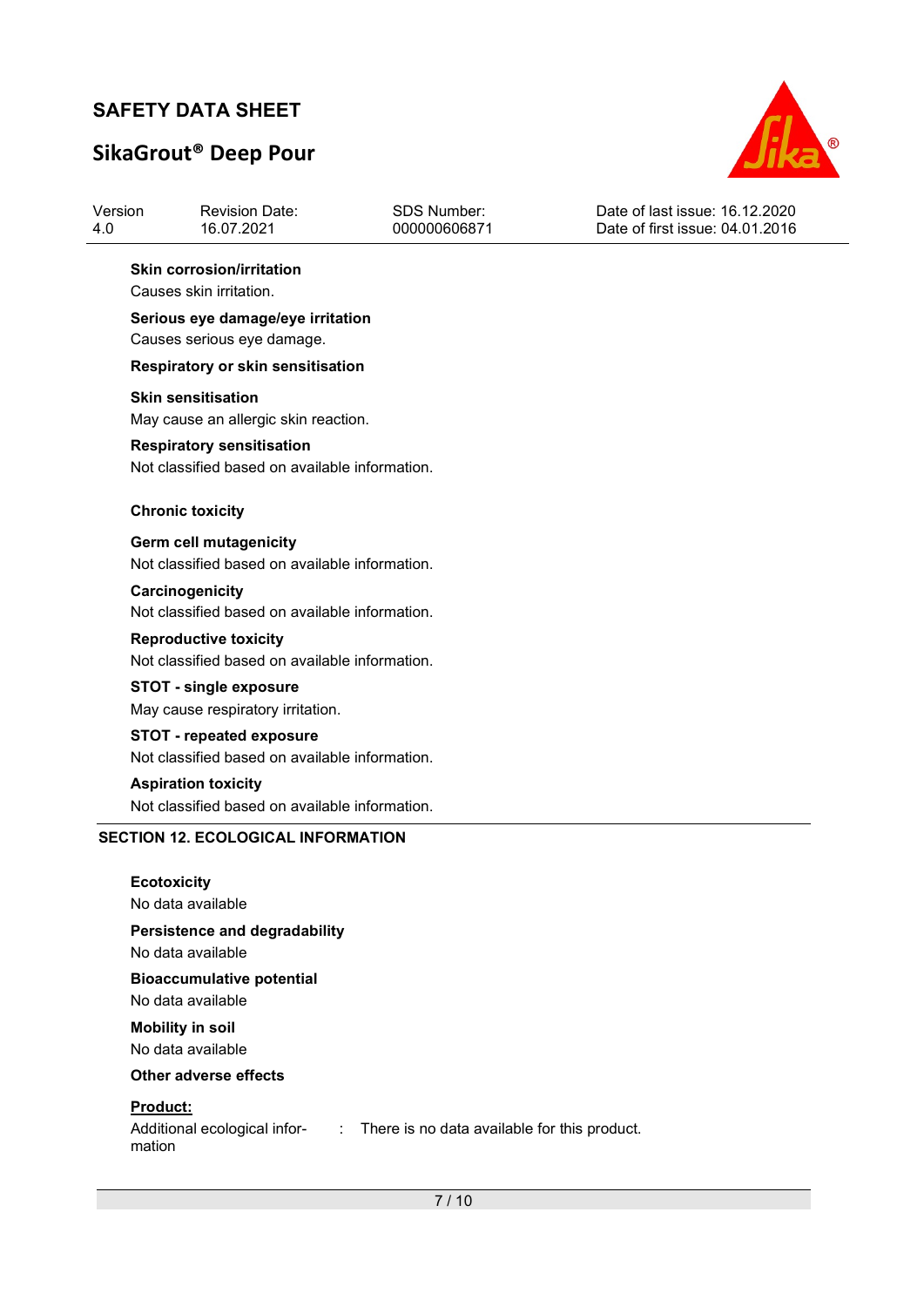# SikaGrout® Deep Pour



| Version | <b>Revision Date:</b> | SDS Number:  | Date of last issue: 16.12.2020  |
|---------|-----------------------|--------------|---------------------------------|
| 4.0     | 16.07.2021            | 000000606871 | Date of first issue: 04.01.2016 |

#### SECTION 13. DISPOSAL CONSIDERATIONS

| <b>Disposal methods</b> |                                                                                                                                      |
|-------------------------|--------------------------------------------------------------------------------------------------------------------------------------|
| Waste from residues     | Do not contaminate ponds, waterways or ditches with chemi-<br>cal or used container.<br>Send to a licensed waste management company. |
| Contaminated packaging  | Empty remaining contents.<br>Dispose of as unused product.<br>Do not re-use empty containers.                                        |

If potential for exposure exists refer to Section 8 for specific personal protective equipment.

### SECTION 14. TRANSPORT INFORMATION

#### International Regulations

#### UNRTDG

Not regulated as a dangerous good

IATA-DGR Not regulated as a dangerous good

#### IMDG-Code

Not regulated as a dangerous good

## Transport in bulk according to Annex II of MARPOL 73/78 and the IBC Code

Not applicable for product as supplied.

#### National Regulations

ADG

Not regulated as a dangerous good

### SECTION 15. REGULATORY INFORMATION

| Safety, health and environmental regulations/legislation specific for the substance or mixture<br>Standard for the Uniform<br>No poison schedule number allocated<br>Scheduling of Medicines and<br>Poisons |                                                                                                                                                                                                                                 |
|-------------------------------------------------------------------------------------------------------------------------------------------------------------------------------------------------------------|---------------------------------------------------------------------------------------------------------------------------------------------------------------------------------------------------------------------------------|
| International Chemical Weapons Convention (CWC)<br>Schedules of Toxic Chemicals and Precursors<br><b>Prohibition/Licensing Requirements</b>                                                                 | Not applicable<br>$\therefore$ There is no applicable prohibition,<br>authorisation and restricted use<br>requirements, including for carcino-<br>gens referred to in Schedule 10 of<br>the model WHS Act and Regula-<br>tions. |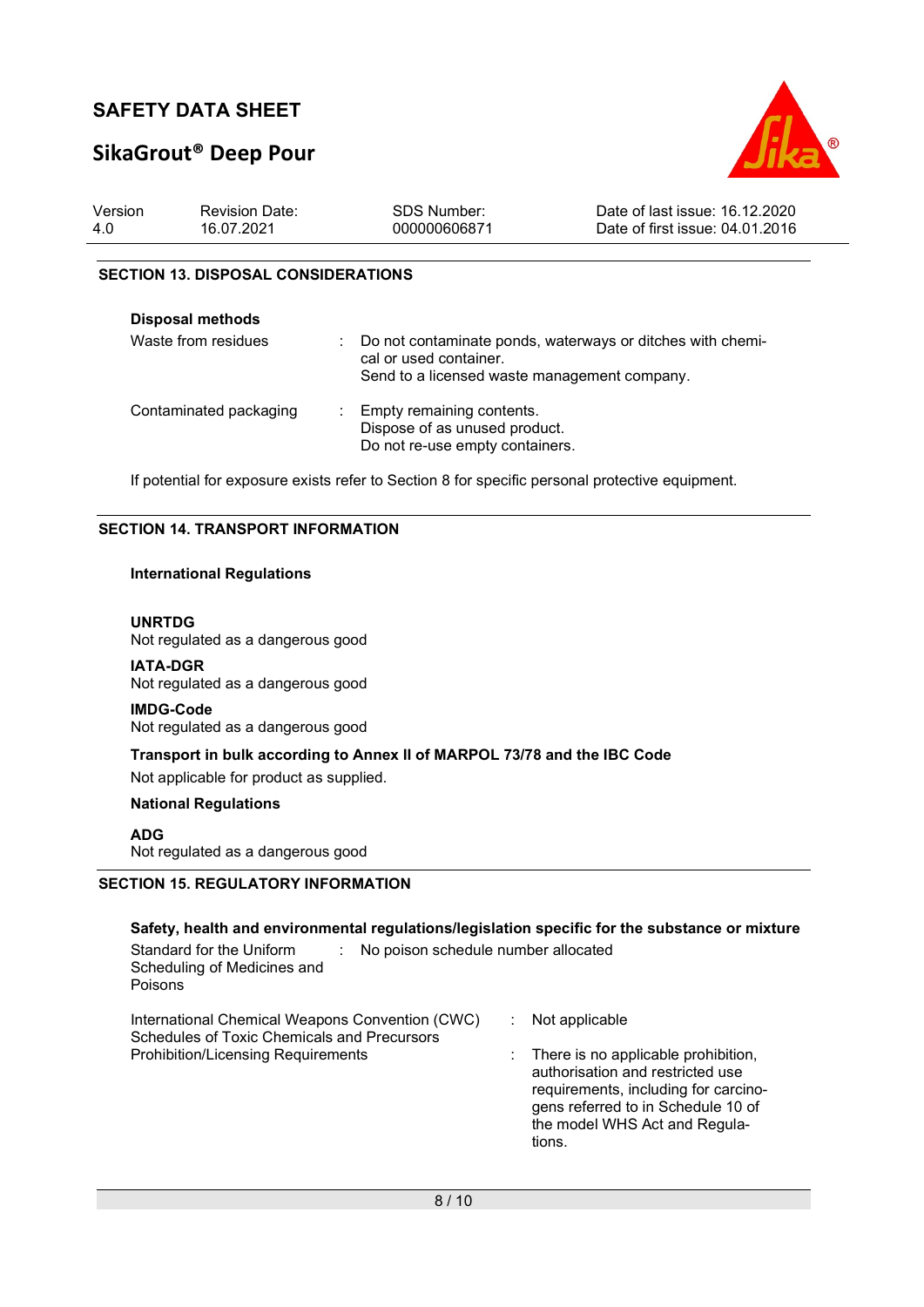# SikaGrout® Deep Pour



| Version<br>4.0 | <b>Revision Date:</b><br>16.07.2021     | SDS Number:<br>000000606871                                                                                                                                                                                                                       | Date of last issue: 16.12.2020<br>Date of first issue: 04.01.2016 |
|----------------|-----------------------------------------|---------------------------------------------------------------------------------------------------------------------------------------------------------------------------------------------------------------------------------------------------|-------------------------------------------------------------------|
|                |                                         | The components of this product are reported in the following inventories:                                                                                                                                                                         |                                                                   |
|                | <b>AIIC</b>                             | : On the inventory, or in compliance with the inventory, or has<br>been registered as new substance                                                                                                                                               |                                                                   |
|                | <b>AICS</b>                             | : On the inventory, or in compliance with the inventory                                                                                                                                                                                           |                                                                   |
|                | <b>SECTION 16. OTHER INFORMATION</b>    |                                                                                                                                                                                                                                                   |                                                                   |
|                | <b>Revision Date</b>                    | 16.07.2021                                                                                                                                                                                                                                        |                                                                   |
|                | Date format                             | dd.mm.yyyy                                                                                                                                                                                                                                        |                                                                   |
|                | <b>Full text of other abbreviations</b> |                                                                                                                                                                                                                                                   |                                                                   |
|                | AU OEL                                  | Australia. Workplace Exposure Standards for Airborne Con-<br>taminants.                                                                                                                                                                           |                                                                   |
|                | AU OEL / TWA                            | Exposure standard - time weighted average                                                                                                                                                                                                         |                                                                   |
|                | <b>ADG</b>                              | Australian Dangerous Goods Code.                                                                                                                                                                                                                  |                                                                   |
|                | ADR.                                    | European Agreement concerning the International Carriage of                                                                                                                                                                                       |                                                                   |
|                |                                         | Dangerous Goods by Road                                                                                                                                                                                                                           |                                                                   |
|                | CAS                                     | <b>Chemical Abstracts Service</b>                                                                                                                                                                                                                 |                                                                   |
|                | <b>DNEL</b>                             | Derived no-effect level                                                                                                                                                                                                                           |                                                                   |
|                | EC50                                    | Half maximal effective concentration                                                                                                                                                                                                              |                                                                   |
|                | <b>GHS</b>                              | <b>Globally Harmonized System</b>                                                                                                                                                                                                                 |                                                                   |
|                | <b>IATA</b>                             | International Air Transport Association                                                                                                                                                                                                           |                                                                   |
|                | <b>IMDG</b>                             | International Maritime Code for Dangerous Goods                                                                                                                                                                                                   |                                                                   |
|                | LD50                                    | Median lethal dosis (the amount of a material, given all at<br>once, which causes the death of 50% (one half) of a group of<br>test animals)                                                                                                      |                                                                   |
|                | <b>LC50</b>                             | Median lethal concentration (concentrations of the chemical in<br>air that kills 50% of the test animals during the observation<br>period)                                                                                                        |                                                                   |
|                | <b>MARPOL</b>                           | International Convention for the Prevention of Pollution from<br>Ships, 1973 as modified by the Protocol of 1978                                                                                                                                  |                                                                   |
|                | OEL                                     | Occupational Exposure Limit                                                                                                                                                                                                                       |                                                                   |
|                | <b>PBT</b>                              | Persistent, bioaccumulative and toxic                                                                                                                                                                                                             |                                                                   |
|                | <b>PNEC</b>                             | Predicted no effect concentration                                                                                                                                                                                                                 |                                                                   |
|                | <b>REACH</b>                            | Regulation (EC) No 1907/2006 of the European Parliament<br>and of the Council of 18 December 2006 concerning the Reg-<br>istration, Evaluation, Authorisation and Restriction of Chemi-<br>cals (REACH), establishing a European Chemicals Agency |                                                                   |
|                | <b>SVHC</b>                             | Substances of Very High Concern                                                                                                                                                                                                                   |                                                                   |
|                | vPvB                                    | Very persistent and very bioaccumulative                                                                                                                                                                                                          |                                                                   |

Safety Data Sheets are updated frequently. Please ensure that you have a current copy. SDS may be obtained from the following website: aus.sika.com

The information contained in this Safety Data Sheet corresponds to our level of knowledge at the time of publication. All warranties are excluded. Our most current General Sales Conditions shall apply. Please consult the product data sheet prior to any use and processing.

Changes as compared to previous version !